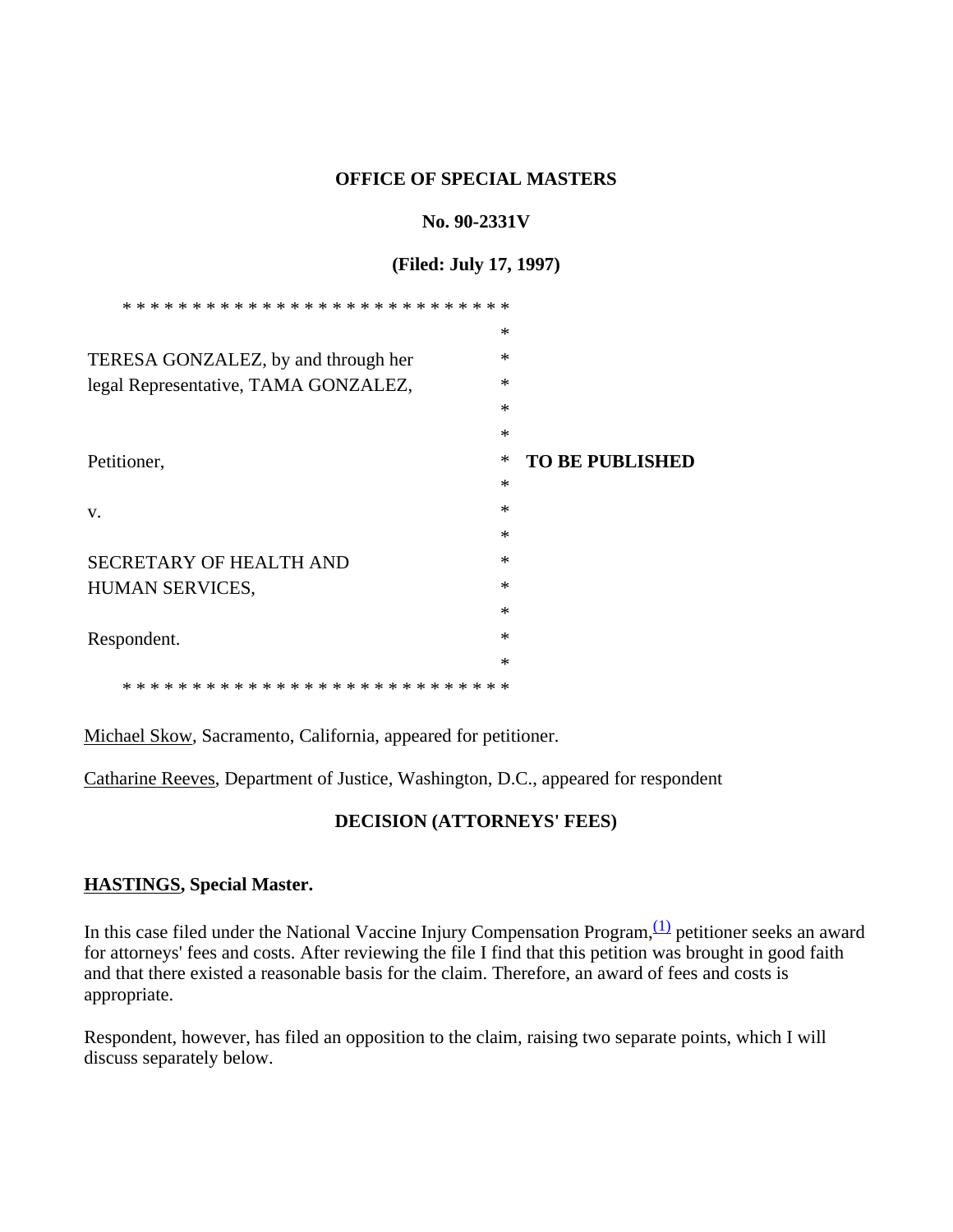### **ISSUE OF TIMELINESS OF APPLICATION**

First, respondent points out that petitioner's counsel has filed the application in an untimely fashion, and argues that therefore I should deny any award. Respondent notes that under Vaccine Rule 13 (the "Vaccine Rules" are contained at Appendix J of the Rules of the United States Court of Federal Claims) an application for attorneys' fees "shall be filed no later than 21 days following the filing of an election pursuant to Vaccine Rule 12." In this case, the election under Vaccine Rule 12 was deemed to be made, pursuant to the final sentence of Vaccine Rule 12(a), on April 11, 1994. Therefore, under Vaccine Rule 13 the fees application was due to be filed by May 2, 1994, but was not in fact filed until three years later, on May 15, 1997.

I find respondent's position, however, to be unnecessarily harsh. The Vaccine Rules nowhere specify that a special master has no discretion to entertain a fees application if it is not filed within the period prescribed in the rule. And surely respondent must also be well aware that in actual practice since enactment of the current Vaccine Rules several years ago, it has in fact been common for counsel to file after the expiration of the period, and I am aware of no case in which a special master has denied an award for that reason alone.<sup>(2)</sup> I conclude that I have discretion to grant fee requests, when appropriate under all the circumstances, even when the fee application is not timely-filed.

As to the specific circumstances here, I note that the case on the merits was pursued in good faith by the counsel in question. And I also note that those counsel, Messrs. Klein and Skow, have, in my experience, provided diligent and effective service to many Program petitioners. Apparently in this case, through oversight, it was not discovered until recently that no fee application had ever been filed. But respondent has failed to point out how anyone was prejudiced or harmed by this unusual delay. There has been no suggestion that respondent was unable to effectively review the substance of the application because of the delay. Rather, in reality, the only prejudice really has been to the counsel in question themselves, who have in effect allowed funds rightfully due to them to remain in the Program coffers for three years.

Of course, respondent is correct in arguing that courts should not routinely overlook flagrant violation of court rules. In situations where the court or other parties can be prejudiced by failure to follow court rules, in some situations it is quite appropriate for courts to strictly enforce such rules in order to deter future violations. But with respect to the rule at issue here, there is obviously strong incentive for counsel to file their fees applications as soon as possible--*i.e.*, the basic desire to quickly obtain their fees. I see little to be gained by further punishing these particular counsel for their oversight in failing to timely file the fees application in this case.

Taking all the circumstances into account, I conclude that it is appropriate to grant an award of fees and costs in this case.

**II**

#### **HOURLY RATE ISSUE**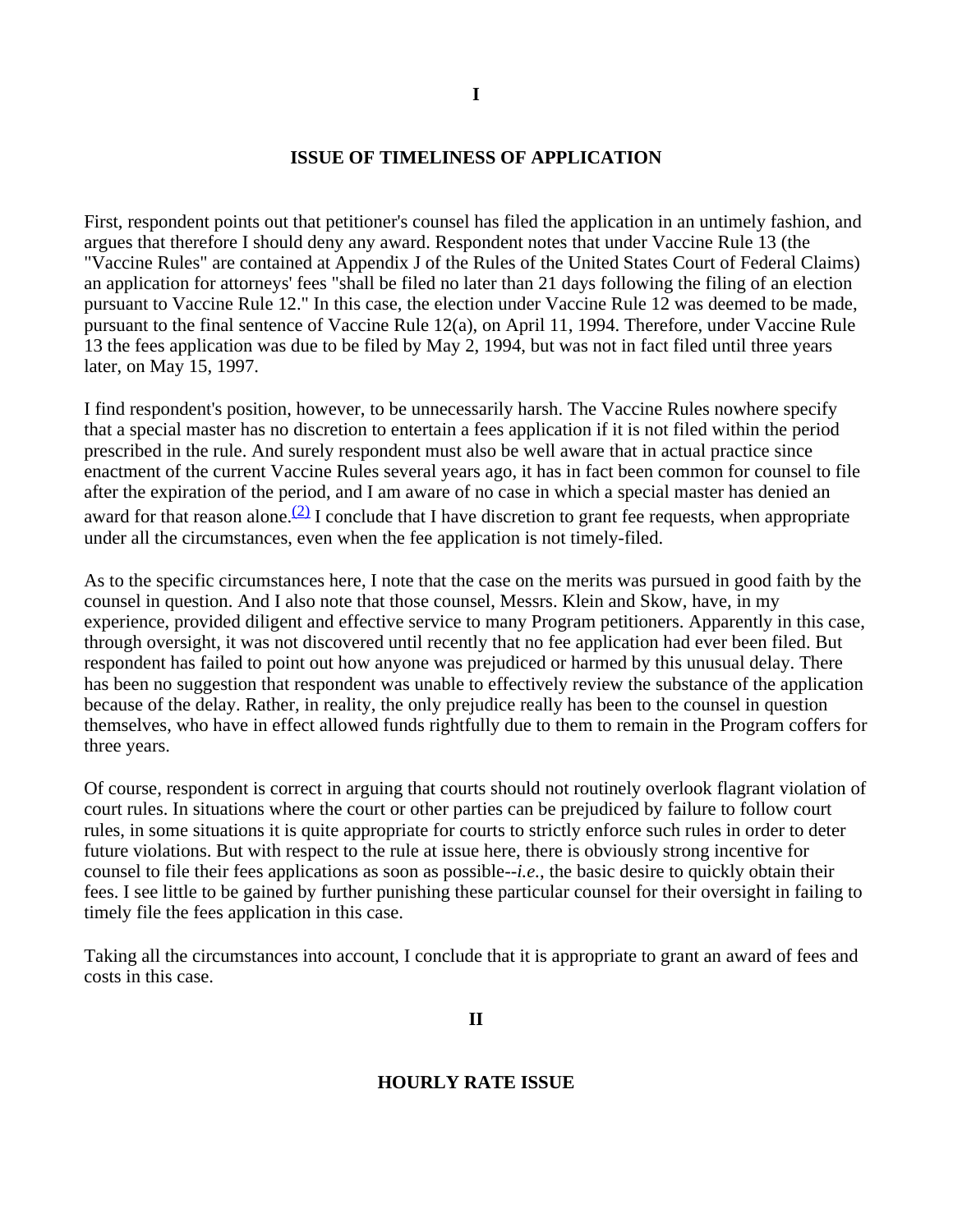Next, respondent urges that if I do grant an award, I reduce the \$200 hourly rate requested by Mr. Klein to no more than \$175.

# *A. Background case law*

The Supreme Court has set forth guidelines that apply to the calculation of attorneys' fees awarded by statute. See *City of Riverside v. Rivera*, 477 U.S. 561 (1986); *Hensley v. Eckerhart*, 461 U.S. 424, 429- 440 (1983). Under that Court's adopted approach, the basic calculation starts with the number of hours reasonably expended by the attorney, and then multiplies that figure by a reasonable hourly rate.

The reasonable hourly rate is "the prevailing market rate in the relevant community" for similar services by lawyers of comparable skill, experience, and reputation. *Blum v. Stenson*, 465 U.S. 886, 895 (1984). As the Supreme Court recognized in *Blum*, the determination of an appropriate market rate is "inherently difficult." *Id.* at 895 n.11. In light of this difficulty, the Court gave broad discretion to the courts to determine the prevailing market rate in the relevant community, given the individual circumstances of the case. *Id*. at 896 n.11. The burden is on the fee applicant to demonstrate that the rate claimed is appropriate. *Id*.

# *B. Resolution here*

Respondent's argument has merit. In my view, an award of \$200 for Mr. Klein's work in this case would simply be excessive in the context of the Vaccine Program. In this regard, I note that in a number of decisions awarding fees in Program cases, issued in 1992, I and a number of other special masters expressed the view that counsel under the Program ordinarily should not be awarded hourly rates in excess of \$175. See, *Maloney v. Secretary of HHS*, No. 90-1034V, slip op. at pp. 2-4 p. 8 n. 9, pp. 9-10 (Cl. Ct. Spec. Mstr. June 30, 1992); *Scheuer v. Secretary of HHS*, No. 90-1639V, slip op. at 2-3 (Cl. Ct. Spec. Mstr. May 21, 1992); *Baker v. Secretary of HHS*, No. 89-111V (Cl. Ct. Spec. Mstr. May 29, 1992); *Watson v. Secretary of HHS*, No. 91-1354V (Cl. Ct. Spec. Mstr. July 2, 1992); *Vickery v. Secretary of HHS*, No. 90-977V (Cl. Ct. Spec. Mstr. Sept. 24, 1992); *Moreno v. Secretary of HHS*, No. 90-1255 (Cl. Ct. Spec. Mstr. Sept. 11, 1992); *Petrozelle v. Secretary of HHS*, No. 90-2215 (Cl. Ct. Spec. Mstr. Sept. 16, 1992). And while general inflation since 1992 has caused some slight loosening of that \$175 "cap" by some of these special masters, I still adhere to the general principles set forth in these decisions. Further, I note that a number of decisions of judges and special masters have reasoned that it is not necessarily reasonable for the *Program* to pay the same high hourly rates that some attorneys receive in other settings. See, *e.g*., *Maloney*, *supra*; *Miller v. Secretary of HHS*, No. 90-474V (Cl. Ct. Dec. 16, 1991); *Zeagler v. Secretary of HHS*, 19 Cl. Ct. 151 (1989); see also the comment of Judge Harkins that "the fees that are awarded under government programs are not meant to duplicate the fees the attorney would normally receive for non-program cases," but need only be sufficient to attract competent counsel to Program cases. *Edgar v. Secretary of HHS*, 32 Fed. Cl. 506, 509 (1994), citing *Blum v. Stenson*, 465 U.S. 886, 897 (1984).

Taking into account all these factors, as well as the fact that due to inflation the value of \$175 has inevitably shrunk somewhat since that figure was adopted as a general "cap" by myself and other special masters in 1992, I find that a reasonable rate for the services of Mr. Klein in this case is \$185 per hour.

# **III**

# **CONCLUSION**